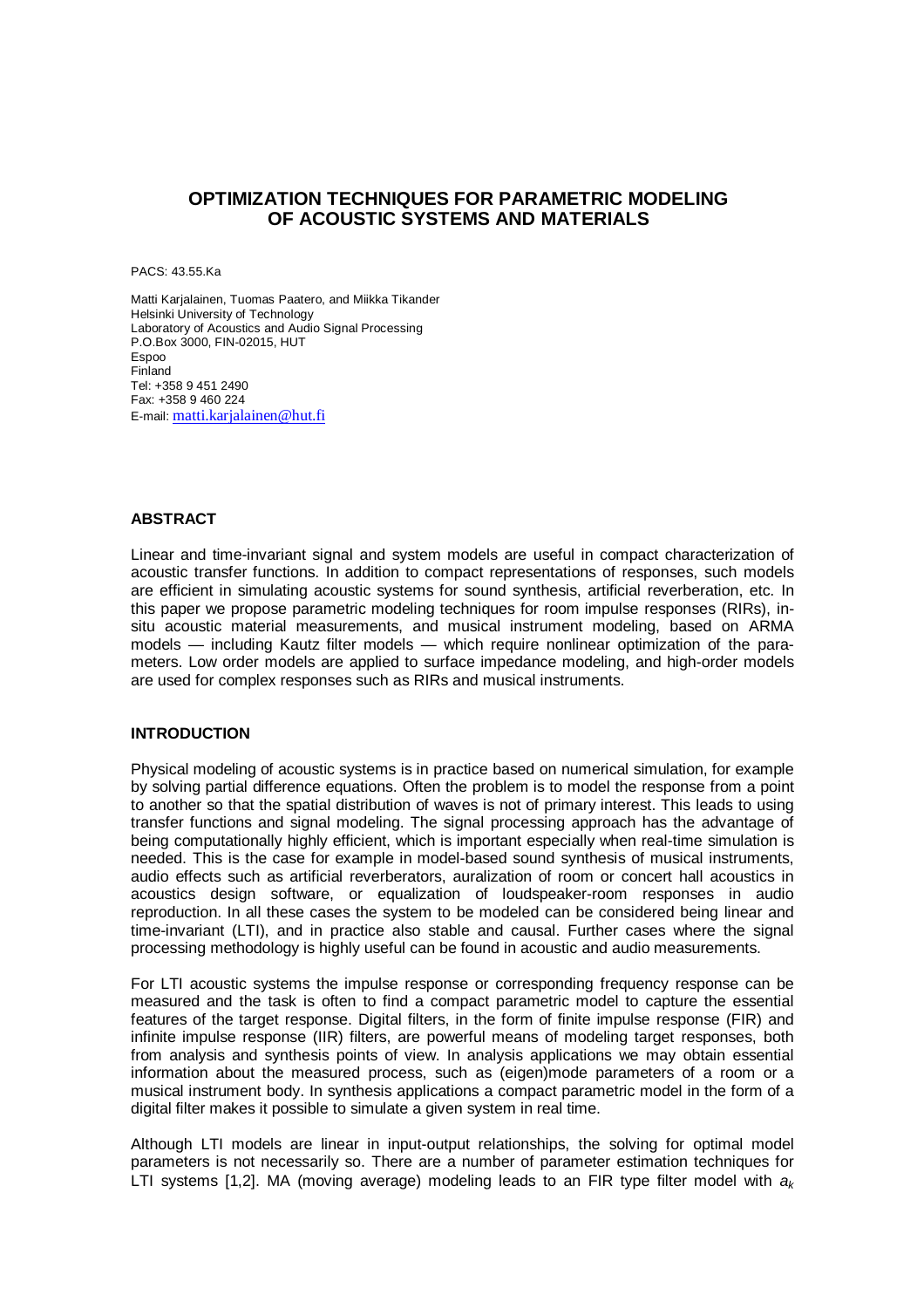coefficients being zero in its z-transform, in Eq.(1) below. While MA models are easily estimated, for reverberant and resonating systems they are not compact, computationally efficient, or analytically interesting. AR (autoregressive) models, with only  $b_0$  being non-zero in the numerator of z-transform in Eq.(1), are able to describe recursive feedback in a system, and are also relatively straightforward due to linearity of normal equations used to estimate filter parameters for example in the linear predictive (LP) autocorrelation method [3]. AR models are however, due to their minimum-phase property, limited in modeling capabilities, e.g., in modeling responses exhibiting inherent latencies in their frequency components. ARMA (autoregressive moving average) modeling is the most general form of LTI modeling with both  $a_k$  and  $b_k$  non-zero coefficients in Eq.(1), but there is no way to solve the optimal model parameters in a closed form, and thus iterative techniques of nonlinear optimization are needed, which brings potential problems in convergence, e.g., trapping to a local minumum not close to the global optimum.

$$
H(z) = \frac{b_0 + b_1 z^{-1} + \dots + b_N z^{-N}}{1 + a_1 z^{-1} + \dots + a_P z^{-P}} = \frac{\sum_{k=0}^{N} b_k z^{-k}}{1 + \sum_{k=1}^{P} a_k z^{-k}}
$$
(1)

Nonlinear optimization of  $a_k$  and  $b_k$  in a general case is realized in iterative techniques such as Prony's method [4] or Steiglitz-McBride method [1] (both are available in the Matlab Signal Processing Toolbox). In a more general case of (low-order) nonlinear model fitting, iterative methods (such as Matlab function 'curvefit') are available also for constraints in model parameters, as is show in the surface impedance modeling case below.

In this paper we will explore cases where nonlinear optimization techniques are applied to acoustical modeling problems. We will explore parametric modeling for room impulse responses (RIRs), in-situ acoustic material measurements, and musical instrument modeling, based on pole-zero models, particularly orthonormal Kautz filters. Low-order models are applied to surface impedance case and high-order models are used for complex responses, such as RIRs and musical instruments.

#### **MODELING OF ROOM IMPULSE RESPONSES**

Room impulse responses can be measured easily with modern computerized means, e.g., by using maximum length sequences (MLS). In principle about 1.5 x  $T_{60}$ , where  $T_{60}$  is reverberation time, should be measured to obtain a 90 dB dynamic range, but in practice the achieved dynamic range in often limited to 40-60 dB. Thus a small room response may contain 10000- 50000 samples and a concert hall may contain even more than 100000 samples for a sample rate of 48000 Hz. The goal of AR or ARMA modeling of such a response is either to obtain acoustically interesting parametric information or a compact filter model for a practical application.

It turns out that it is not possible to estimate a single ARMA model for the full audio range. This is due to problems in convergence, numerical precision, and related unstability of iterative estimation procedures. Even filter orders below 100 (P and/or N in Eq.(1)) may turn unstable and above 300 it is seldom possible to get useful results at all. Here we first introduce ARMA modeling based on Kautz filters instead of more traditional pole-zero modeling. Case studies of room responses start with an example of limiting the modeling to low frequencies only. Then we discuss frequency zooming techniques, finally carrying out a demanding concert hall case using frequency-zooming Kautz modeling.

#### Kautz Functions and Models

Kautz filters [5,6] are a special class of fixed-pole IIR filters organized structurally to produce orthonormal tap-output impulse responses. The lowest order such filters, corresponding to any given set of desired stable poles, constitute an efficient tapped transversal structure, depicted in Fig.1. A particular Kautz filter is defined by a set of poles  $z_i$  in the unit circle and with a corresponding set of somehow assigned tap-output weights  $w_i$ , Eq.(2). Because of the transversal appearance and tap-output orthonormality, Kautz filters can be seen as a generalizations of the FIR filter. For more details on Kautz filter formulations and aspects of audio applications, see [7].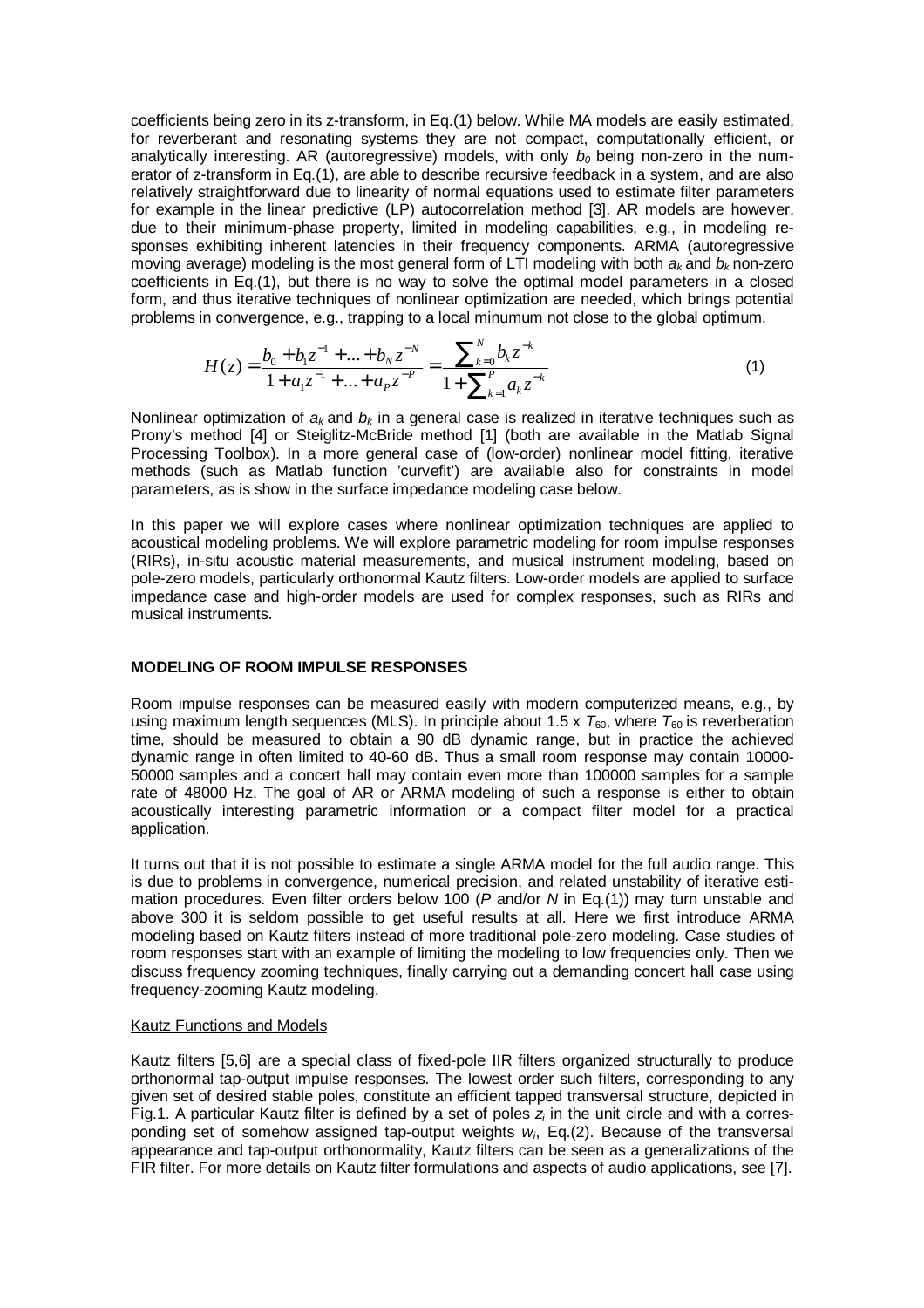

Figure 1. The Kautz filter. For  $z_i = 0$  in Eq.(2) it degenerates to an FIR filter, for  $z_i = a$ , -1<a> is a Laguerre filter where the tap filters can be replaced by a common pre-filter.

$$
H(z) = \sum_{i=1}^{N} w_i \left( \frac{\sqrt{1 - z_i z_i^*}}{1 - z_i z^{-1}} \prod_{j=1}^{i-1} \frac{z^{-1} - z_j^*}{1 - z_j z^{-1}} \right)
$$
(2)

Here we address the approximation of a given target response  $h(n)$  (or  $H(z)$ ) using Kautz filters. The filter parametrization, i.e., choosing of the filter weights  $w_i$ , is done in the least-square sense. For solving optimal values for Kautz poles  $z_i$ , we have adopted a method from [8], called here the BU-method [7]. In the following examples this estimation method is used due to its favorable properties originating from the orthonormality of Eq.(2), although other ARMA techniques can be used also.

# Modeling of Low-Frequency Response of a Room

First we apply Kautz models through the BU-method in (low-pass filtered and down-sampled) frequency range of 0-200 Hz to an impulse response, measured in a room of size 5.5 x 6.5 x 2.7 m<sup>3</sup>. Note the relatively long modal decay time (about 1.3 s) at low frequencies. Figure 2 depicts the modeling accuracy both by magnitude response and by temporal envelope. A Kautz order 80 already yields a good fit and with orders >100 the result is perfect for practical purposes.



Figure 2. Low-frequency Kautz modeling (0-200 Hz) for a room, (a) magnitude responses of 80th order model (top) and target (bottom), with lines indicating Kautz pole positions, and (b) the decay envelope (top) compared to the target response (bottom).

#### Frequency-Zooming ARMA Modeling

Particularly for large rooms, such as concert halls, the required model order to capture the whole time-frequency range of diffuse modal pattern is not within the capability of direct ARMA modeling. There is, however, a technique to partition a measured response in the frequency domain and do the modeling in subbands as discussed in [9]. We call this frequency-zooming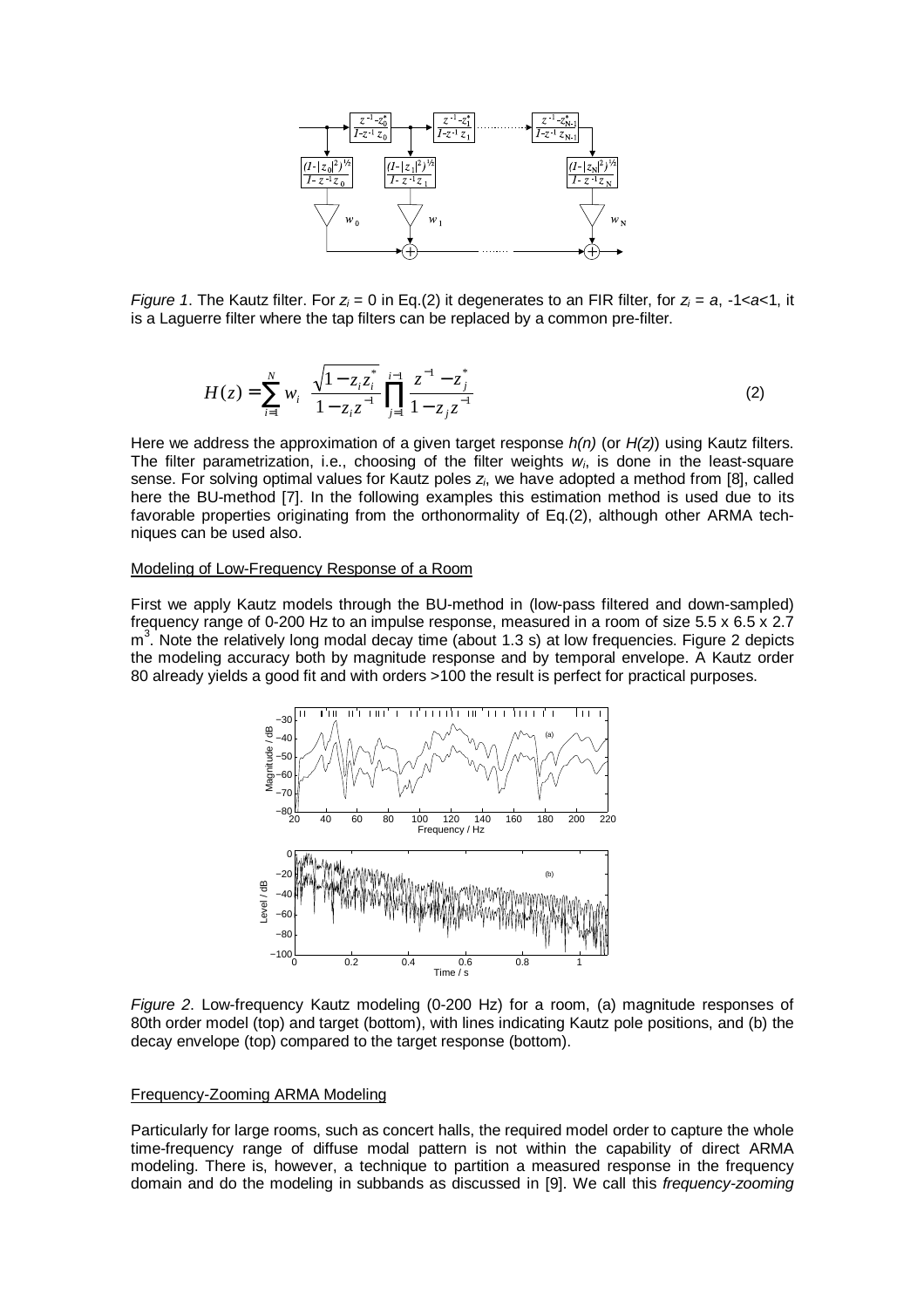ARMA (FZ-ARMA) modeling. In FZ-ARMA we modulate a subband down in frequency, apply low-pass filtering and decimation, and finally do ARMA modeling in this decimated sample rate domain. This can be done band-by-band, covering the whole audio range. The obtained model can be used as a highly efficient multirate decimated filterfank, or alternatively a composite polezero filter for the original sample rate is constructed from the subband filters. The zooming factor Kzoom for decimation can be selected so that the filter order within each subband remains manageable.

As a challenging case we have applied FZ-ARMA to a 700-seat concert hall, the room response measured by an omnidirectional sound source (100-10000 Hz) at the stage and a microphone in the 7<sup>th</sup> row on the main floor. The audio range was partitioned in frequency bands of 250 Hz, and Kautz models of order around 50-300 (experimentally hand-tuned for each band) were used. The modeling accuracy was tested visually by different time-frequency plots and by informal listening to the original and the modeled response. The required filter order was highest (about 300) around 500-1000 Hz, while above 5-10 kHz much lower orders are enough. Note that from an auditory point of view even lower filter orders should yield perfect late reverberation [10]. Figure 3 shows the waterfall plots of time-frequency behavior of the original and the frequency-zooming Kautz modeled impulse response.



Figure 3: 1/3-octave waterfall time-frequency plots of original (left) and frequency-zooming Kautz modeled concert hall response.

## **MODELING OF MUSICAL INSTRUMENTS**

As a case of musical instrument sound, the analysis and modeling of bell sounds is explored. A characteristic feature of bell sounds is that they are composed of an inharmonic set of partials [11], such as the one described by magnitude spectrum in Fig.4(b). Each partial is a decaying sinusoid that, in a closer inspection, Fig.4(c), turns out to be a pair or a group of modes very closely located in frequency. This leads to perceptually noticeable beating. In this case the modal group consists primarily of two modes with a frequency difference of about 2.5 Hz.

FZ-ARMA is an excellent method for analyzing the modal groups of bell sounds. Figure 4 shows the envelope match obtained with three different FZ-ARMA orders for the 1310 Hz modal group. The zooming factor Kzoom is 200 in each case and Steiglitz-McBride iteration was used instead of Kautz modeling. In view (e) the orders are  $N = 0$  and  $\overline{P} = 4$  cf. Eq.(1). Two pole pairs should in principle be sufficient for a double mode, but this all-pole (AR) case with  $N = 0$  does not allow proper phase matching, and thus the overall match remains poor. For ARMA orders  $N = 40$  and  $P = 4$  in (f) the relatively high number of zeros allows for excellent match with just two pole pairs. The same can be achieved with orders  $N = 2$  to  $P = 6$ , i.e., by adding an extra pole pair and keeping the number of zeros minimal. For all resonances up to 10 kHz for this bell sound, filter orders of  $N = 2...4$  and  $P = 4...6$  are suffcient for good modal decay matching so that a parallel filter, composed of modal group filters with a total order of about  $N = 40$  and  $P = 50$ , can implement effcient and high-quality synthesis for the bell sound at a sampling rate of 22050 Hz.

Other musical instruments (guitar, piano) have been analyzed and modeled using a similar approach, see [9].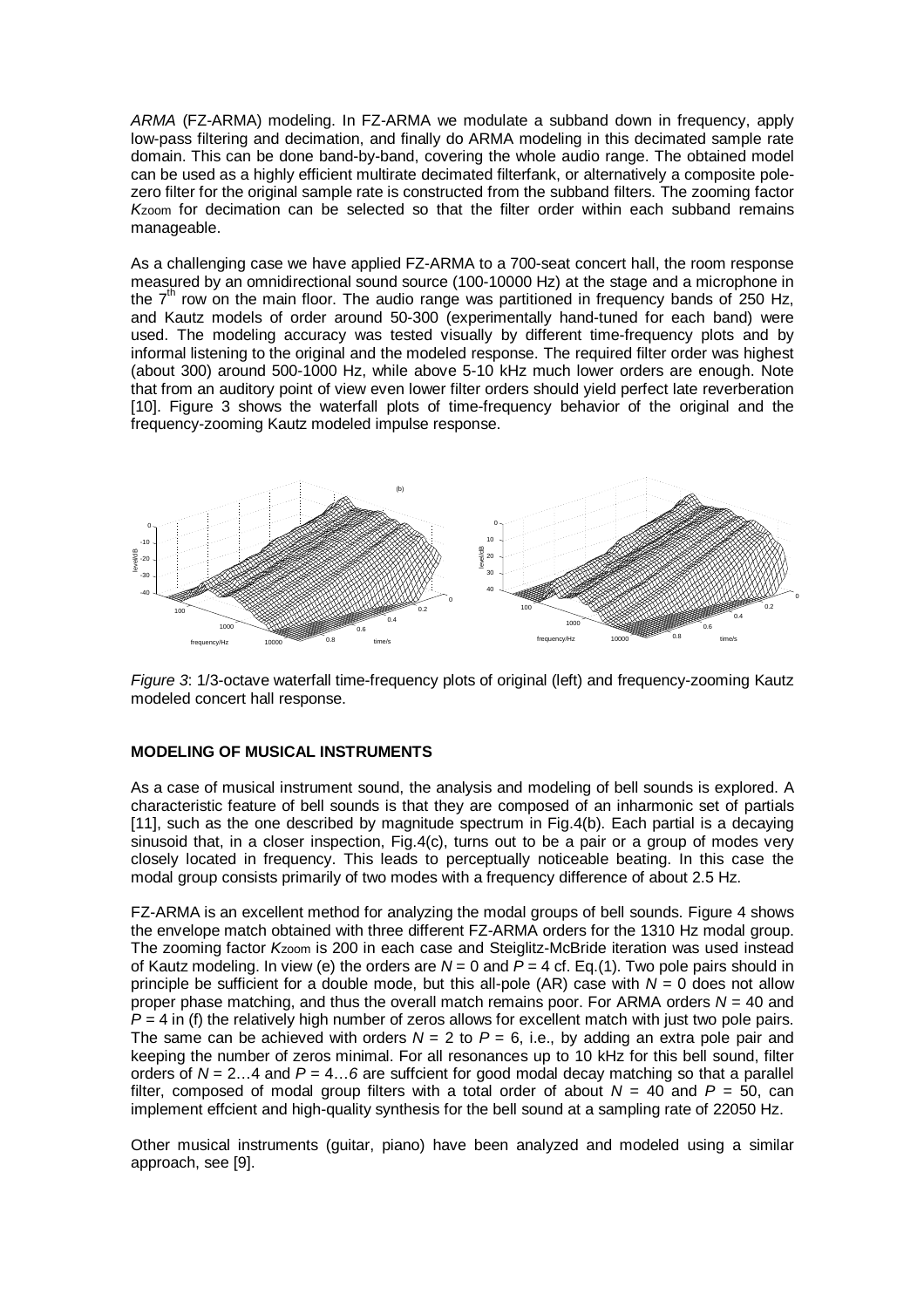

Figure 4. Analysis and modeling of a small bell sound: (a) recorded time-domain signal, (b) magnitude spectrum, (c) magnitude spectrum in the modal region around 1310 Hz, (d) decay envelope of the 1310 Hz modal group, (e) FZ-ARMA(0,4), and (f) FZ-ARMA(40,4).

### **MODELING OF ACOUSTIC SURFACE IMPEDANCE**

As the last example, a modeling problem of different scope is discussed. Acoustic surface impedance can be measured by different techniques. Particularly in *in-situ* measurements the accuracy tends to remain poor at low frequencies and when absorption is low. By low-order model fitting the data can be smoothed or the material can be characterized with few parameters.

Figure 5 (left) shows an in-situ measurement setup [11] to obtain reflection impulse response with a microphone close to a material surface, and by time windowing of the response. The same absorption material is also measured in impedance tube and reverberation room. Fig. 5 (right) shows a case by absorption coefficient data, along with in-situ measurement using freefield and hard surface calibration references. It can be found that there is relatively much variance in data, and in-situ results look unreliable at low frequencies (negative absorption!).



Figure 5: Left: in-situ system setup with (a) direct sound, (b) reflection (c) parasitic reflections to be removed. Right: data from different absorption coefficient measurements, including in-situ results with free-field and hard-wall references, for mineral wool (20 mm thick, 40 kg/m<sup>3</sup>).

The same material data was modeled by fitting a first-order pole-zero filter  $H_r(z)$  to the measured reflection magnitude response, which is constrained to value 1.0 (no loss) at zero frequency:

$$
H_r(z) = \frac{1 + 1 - ab + abz - 1}{1 + az - 1}
$$

Nonlinear optimization of parameters a and b was computed by Matlab function 'polyfit' to yield a least squares match. Figure 6 (left) shows the corresponding absortion coefficient, compared to raw data from free-field calibrated in-situ measurement, and a curve by model filter fitting that is obviously more useful at low frequencies that the raw data. For simple homogeneous absorbents this seems to work well, although there is no clear physical basis for such modeling.